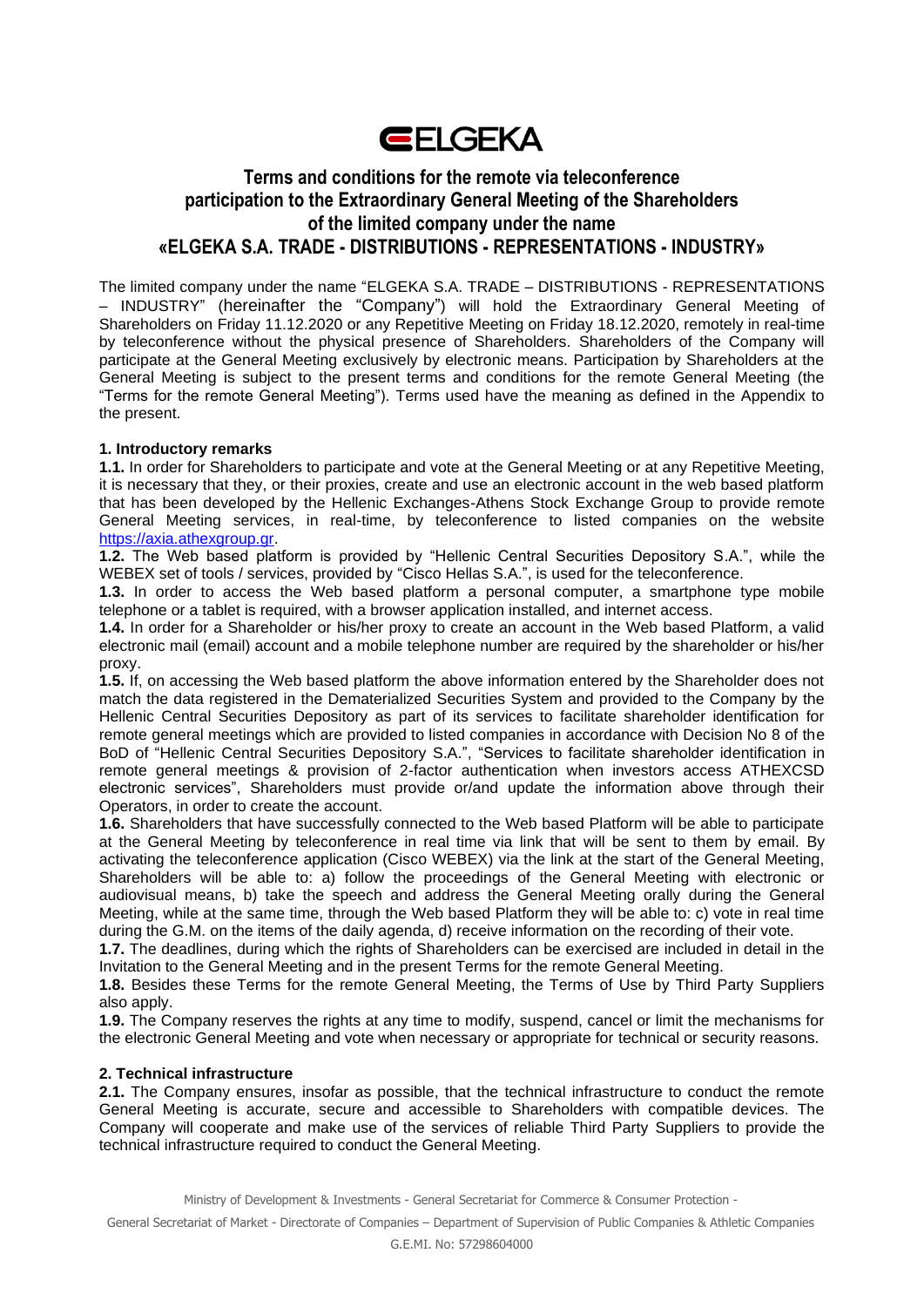**2.2.** Shareholders should know that certain residual risks associated with the technical infrastructure used for the remote General Meetings will always exist. The Company, through Third Party Suppliers, takes all measures, technical and organizational, and makes every possible effort to ensure as much as possible the continuous and uninterrupted of the Web based Platform and the teleconference application, so that the services provided through it are available continuously and uninterruptedly with an acceptable response time without interruption to Shareholders with compatible devices. However, due to the nature of the Internet and web applications, the Company and the Third Party Suppliers cannot guarantee the absolute completeness, correctness or continuity of their operation and they may not be available to part or all of the Internet, or may respond with interruptions, or, finally, respond in times longer than usual. In cases such as the above, the Company and the Third Party Suppliers will make every possible effort to restore its operation, however beyond that, the Company and the Third Party Suppliers cannot be held responsible or become legally accountable for their availability or response time.

**2.3.** It is recommended that Shareholders take all measures to protect the integrity and security of their information systems, hardware and software, in order to adequately protect the access data and the usage data of the Web based Platform that are stored on the local storage systems of the devices of Shareholders, portable and non-portable. Any failure in Shareholders' systems or connection or usage data leak due to an intrusion by malicious software in the operating systems of Shareholders, does not relieve the latter from their obligations under the present terms, does not constitute force majeure or exceptional condition, nor does it imply any liability of the Company for any damages suffered by Shareholders. Furthermore, Shareholders are solely responsible for their personal equipment and the required technical means which will allow access to the Web based Platform.

**2.4.** Shareholders must, prior to the start of the General Meeting, check their connection and ensure that they have access to the Web based Platform and have correctly installed and configured the teleconference application (Cisco WEBEX). The Company, through Third Party Suppliers, has ensured the timely implementation of the technical infrastructure for the Web based Platform in order to allow Shareholders to control their access and to verify that they can participate substantively in the General Meeting. The Company will also maintain a help desk, that is available to Shareholders during the General Meeting and for access testing in the Web based Platform, as announced in the Invitation to the General Meeting.

**2.5.** Shareholders can notify the Company of any failure in the technical infrastructure through the help desk referred to in clause 2.4. Any failure or deficiency in the equipment of Shareholders, software, network infrastructure, servers, connection to the Internet or telephone, video or voice equipment, power outage, any kind of mechanical failure during the General Meeting or similar events, including data security instances (which includes any unauthorized use, piracy, denial-of-service attack, access denial, potential failure, or intrusion that arouses from the theft or illegal interception of a password or a network password or any other attack), which may prevent the remote participation of Shareholders at the General Meeting, will, in any case, be in the sole responsibility of those Shareholders. Inability by one or more Shareholders to follow the proceedings and participate at the General Meeting or to vote electronically during (any part) of the General Meeting, does not affect the validity of the General Meeting, or any work carried out therein.

**2.6.** In the event that during the General Meeting the Chairperson of the General Meeting becomes aware of any failure in the technological infrastructure that may have occurred during the General Meeting and which materially impacts the proceedings of the General Meeting, the Chairperson of the General Meeting informs Shareholders that are participating at the General Meeting. The Chairperson of the General Meeting may decide, at his/her absolute discretion, taking into consideration the possible impact in the decision making process at the General Meeting, whether the General Meeting should be postponed or adjourned due to this failure, or to proceed with the proceedings even though some Shareholders may not have the ability to participate and/ or vote and/or follow the General Meeting. In the event that, at the discretion of the Chairperson, the Web based Platform or the teleconference application no longer allows all (or some) Shareholders to follow the proceedings of the General Meeting, to vote electronically during (any part) of the General Meeting and to submit questions, then the Chairperson may, at her absolute discretion, continue, adjourn, postpone the General Meeting, change the order of discussion and / or decision on the items of the General Meeting or to proceed with the General Meeting without the ability for some or all of the Shareholders that participate remotely at the General Meeting through the Web based Platform and the teleconference application to follow the proceedings of the Meeting and/ or to vote electronically during (any part) of the General Meeting. The Chairperson of the Meeting notifies this decision, to the extent possible, to Shareholders present at the General Meeting. **2.7.** If the Chairperson of the General Meeting decides to suspend or postpone the General Meeting, as

mentioned in clause 2.6, then the whose process that has taken place up to the point of suspension or postponement and any decisions taken on the items of the daily agenda will be valid.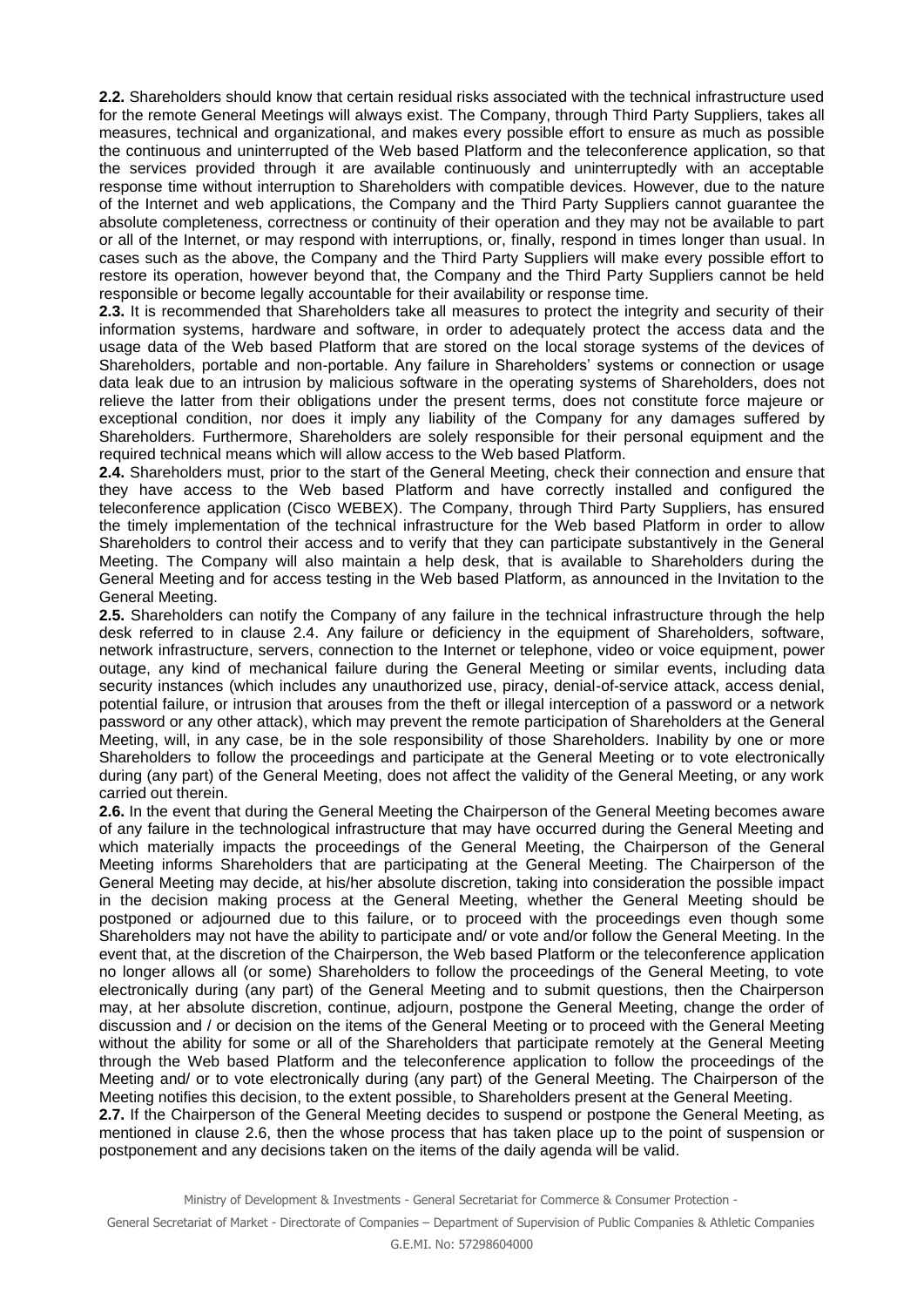### **3. Right to participate and vote at the General Meeting**

**3.1.** The General Meeting is considered to have begun its proceedings with the announcement of the start of the General Meeting by the Chairperson of the Meeting to Shareholders.

**3.2.** Each Shareholder may participate, follow substantively the proceedings of the General Meeting and vote in real-time electronically, provided that he has taken the necessary steps mentioned in the Invitation to the General Meeting to create and use an electronic account in the Web based Platform and clauses 1.1 to 1.6 of the present and in accordance with the instructions provided in the Invitation.

**3.3.** In order to participate in the General Meeting, Shareholders must connect through the Web based Platform, before the start of the General Meeting and to declare that they intend to participate in the General Meeting. Following the declaration of the intention to participate, Shareholders will receive a personalized information message by electronic mail with the link that must be followed to connect to the video conference of the General Meeting.

**3.4.** On the date of the General Meeting, in order to participate in the proceedings Shareholders must connect in a timely fashion through the Web based Platform, fifteen minutes (15') before the start time of the General Meeting that has been announced in the Invitation, and to declare the number of voting rights with which they will participate and vote at the General Meeting.

**3.5.** Shareholders that do not connect to the Web based Platform on time before the start of the General Meeting in accordance with clause 3.4 above and up until the announcement of the start of the proceedings by the Chairperson of the General Meeting, will not be counted among the Shareholders present at the General Meeting, they will not be able to exercise the right to vote or to take the speech and submit questions to the General Meeting, and will only be able to follow the live feed of the General Meeting by video conference.

**3.6.** Shareholders who have not appointed a proxy or representative by the deadline (i.e. at least 48 hours before the date of the General Meeting), but who, however, have connected on time through the Web based Platform before the start of the General Meeting will, in accordance with clause 3.4, participate at the General Meeting, unless the General Meeting refuses for good reason and justifies its refusal. In that case, they will not be counted among the Shareholders that are present at the General Meeting and will only be able to follow the live feed of the General Meeting by teleconference.

**3.7.** Shareholders who have complied with the formalities above and have connected on time through the Web based Platform before the start of the General Meeting: (i) are considered to be present in person at the General Meeting; (ii) are included in the calculation of the quorum of shareholders present or represented at the General Meeting and the calculation of the percentage of the issued share capital of the Company present or represented at the General Meeting based on the number of voting rights they stated they would exercise in accordance with clause 3.3 above; (iii) will be able to follow with electronic or audiovisual means the proceedings of the General Meeting; (iv) will have the right to vote in real-time during the General Meeting on the items of the daily agenda at the point in time announced by the Chairperson; (v) will be able to take the speech and address the General Meeting orally during the General Meeting; (vi) will receive information on the registration of their vote.

**3.8.** The names of Shareholders that have been registered as participants in the General Meeting through the Web based Platform will be included in the list of Shareholders that are present at the General Meeting in person or by proxy (if there is one).

**3.9.** Any early disconnection by Shareholders before the end of the General Meeting does not affect the calculation of the quorum of Shareholders present or represented at the General Meeting for the time they are connected. Shareholders can connect again to the Web based Platform and continue to follow the remainder of the General Meeting and exercise all of their rights to participate and vote electronically. In all other cases, Shareholders will only be able to follow the live stream of the General Meeting through teleconference (video conference).

**3.10.** Shareholders will be able to vote electronically from the time when the Chairperson of the General Meeting announces the start of voting on the items of the daily agenda, following the completion of the proposals and discussion on the items of the daily agenda, and up until the point when the Chairperson of the General Meeting announces the end of voting. The Chairperson of the General Meeting may, at her absolute discretion, decide that voting can take place from the start of the General Meeting up until the time when she announces the end of voting.

#### **4. Vote confirmation and voting results**

**4.1.** Submission of the vote by the Shareholder through the Web based Platform is final and cannot be withdrawn.